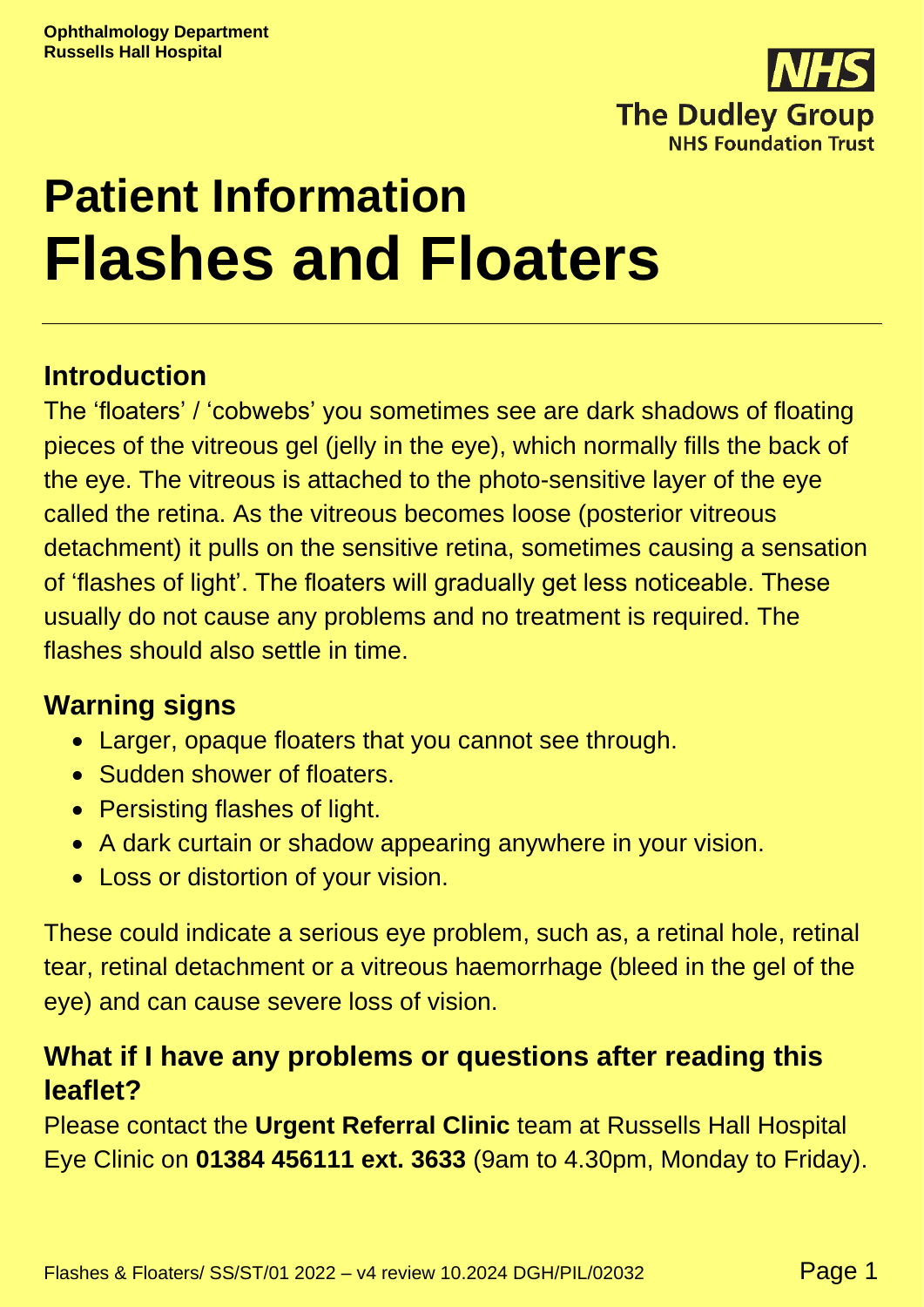### **Eye emergency, out of hours**

In case of an eye emergency after the closing hours of the Eye Clinic at Russells Hall (including weekends and bank holidays), please contact:

#### **Birmingham and Midland Eye Centre on 0121 507 4440**

The doctor on call is usually based at the Eye Centre, City Hospital, Dudley Road, Birmingham. They may need to call you back, and if necessary, they will arrange for you to visit them.

#### **Note:**

The information in this booklet is provided for information only. The information found is **not** a substitute for professional medical advice or care by a qualified doctor or other health care professional. **Always** check with your doctor if you have any concerns about your condition or treatment. This is only indicative and general information for the procedure. Individual experiences may vary and all the points may not apply to all patients at all times. Please discuss your individual circumstances with your eye doctor.

## **Author: Mr S Shafquat FRCS FRCOphth Consultant ophthalmologist Retina lead**

This leaflet can be downloaded or printed from <http://dgft.nhs.uk/services-and-wards/ophthalmology/>